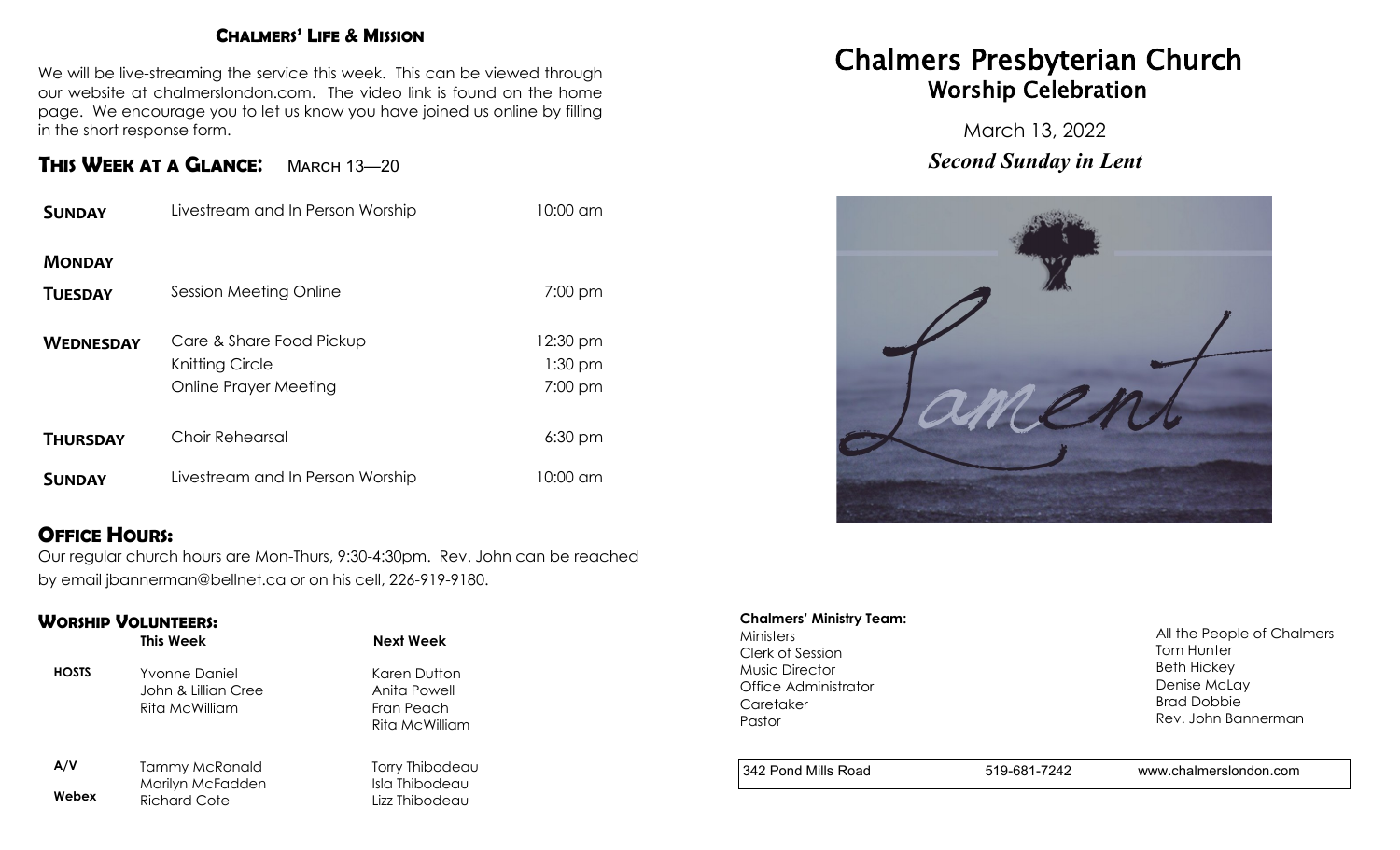|                                                                                                                                                                                                                                                           | <b>WE APPROACH GOD</b>                                                            |                         | Praise:                    | O God, you cal                    |
|-----------------------------------------------------------------------------------------------------------------------------------------------------------------------------------------------------------------------------------------------------------|-----------------------------------------------------------------------------------|-------------------------|----------------------------|-----------------------------------|
| <b>Musical Prelude</b>                                                                                                                                                                                                                                    |                                                                                   |                         | Sermon:                    | Goc                               |
| Call to Worship                                                                                                                                                                                                                                           | PWS&D Liturgy for Lent 2                                                          |                         | Choir Anthem:              | Let Me Be a                       |
| Praise:                                                                                                                                                                                                                                                   | Arise, your light is come                                                         | 712                     |                            |                                   |
|                                                                                                                                                                                                                                                           | Prayers of Adoration, Confession and Pardon                                       |                         |                            | W                                 |
| The Peace One: May the peace of Christ be with you<br>All: And also with you.                                                                                                                                                                             |                                                                                   |                         | Chalmers' Life and Mission |                                   |
|                                                                                                                                                                                                                                                           |                                                                                   |                         | Offering of our Gifts      |                                   |
|                                                                                                                                                                                                                                                           | Celebrating with the children Video - Lead me, Jesus; I will follow               | Reuben St. Louis        | <b>Offering Praise:</b>    | We give                           |
|                                                                                                                                                                                                                                                           |                                                                                   | 646                     |                            | Offering Prayer, Prayers of the   |
| Praise:                                                                                                                                                                                                                                                   | Lead me, Jesus; I will follow (2x)                                                |                         | Praise:                    | Christ for the wo                 |
|                                                                                                                                                                                                                                                           | <b>WE LISTEN TO GOD'S WORD</b>                                                    |                         | Blessing                   |                                   |
| Prayer for Illumination                                                                                                                                                                                                                                   |                                                                                   | <b>Musical Postlude</b> |                            |                                   |
| Scripture Reading:                                                                                                                                                                                                                                        | Psalm 112                                                                         |                         |                            |                                   |
| God's commandments.                                                                                                                                                                                                                                       | One: Praise the Lord! Blessed are those who fear the Lord, who greatly delight in |                         | <b>CHOIR ANTHEM</b>        |                                   |
| Their descendants will be mighty in the land, the generation of the upright will<br>All:<br>be blessed. Wealth and riches are in their houses, and their righteousness<br>endures forever. They rise in the darkness as a light for the upright; they are |                                                                                   | <b>Beall</b> , Carter   | Let Me Be A Light in the I |                                   |
|                                                                                                                                                                                                                                                           | gracious, merciful, and righteous.                                                |                         |                            | Let me be a light in the darknes: |

One: It is well with those who deal generously and lend, who conduct their affairs with justice. For the righteous will never be moved; they will be remembered forever.

**All: They are not afraid of evil tidings; their hearts are firm, secure in the Lord. Their hearts are steady, they will not be afraid; in the end they will look in triumph on their foes.** 

One: They have distributed freely, they have given to the poor; their righteousness endures forever; their horn is exalted in honor.

**All: The wicked see it and are angry; they gnash their teeth and melt away; the desire of the wicked comes to nothing.** 

Scripture Readings: Luke 4: 16-21

One: The Gospel of the Lord.

**All: Praise to you, Lord Jesus Christ.**

| Praise: | O God, you call for justice                     |
|---------|-------------------------------------------------|
| Sermon: | Good News to the Poor                           |
|         | Choir Anthem: Let Me Be a Light in the Darkness |

## **WE RESPOND TO GOD**

Thee but thine own 661

Offering Prayer, Prayers of the People & **The Lord's Prayer**

Praise: *Christ for the world we sing* 772

*\*\*\* Hymn lyrics are on page 3 \*\*\** 

## **Darkness**

Let me be a light in the darkness to help you find your way; Let me be a light in the darkness to turn your night to day. Let me dry your tears when you're crying, Let me calm your fears when you're sighing; Let me be a light in the darkness for you.

Let me be a friend when you're lonely...when God seems far away; Let me be a friend when you're lonely to brighten up your day. Come and take my hand, let me lead you. Let God's Word of Life heal and feed you; Let me be a light in the darkness for you.

Let me give you hope for tomorrow; you're part of God's great plan. Let me give you hope for tomorrow; your life is in God's hands. God is on your side…never doubt it! Won't you let me tell you about it! Let me be a light... I want to be a light... Let me be a light in the darkness for you.

 $(versus 1-3)$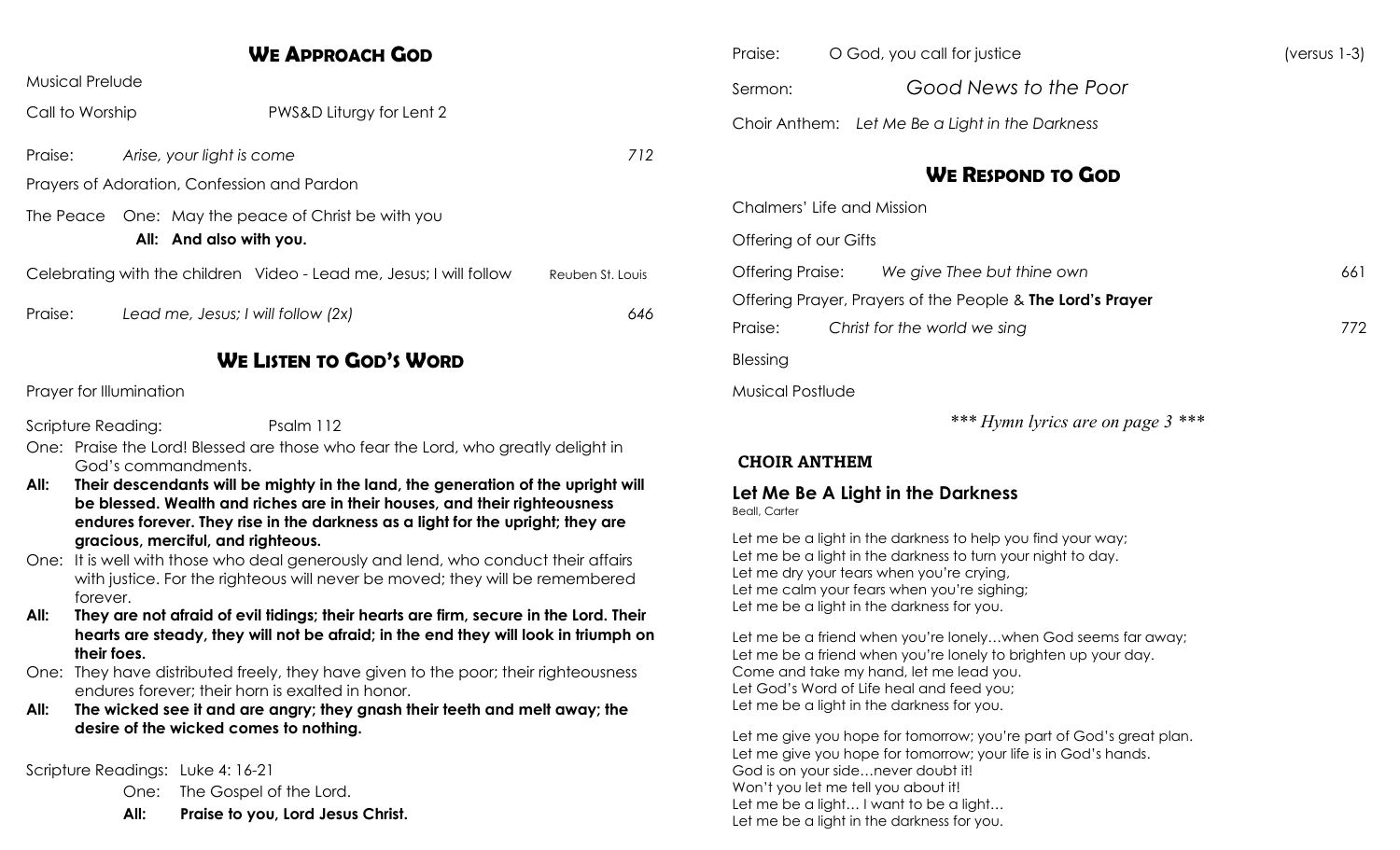## **Arise, your light is come**

Ruth Duck, William H. Walter

Arise, your light is come! The Spirit's call obey; show forth the glory of your God which shines you your today.

Arise, your light is come! Fling wide the prison door; proclaim the captive's liberty, good tidings to the poor.

Arise, your light is come! All you in sorrow born, bind up the brokehearted ones and comfort those who mourn.

Arise, your light is come! The mountains burst in song! Rise up like eagles on the wing; God's power will make us strong.

© 1974, Ruth Duck.

## **Lead me, Jesus; I will follow**

Ted Green

Lead me, Jesus; I will follow, down the dusty pathways, all along the sea. Teach me, Jesus, to be loving: your disciple I will be.

#### **O God, you call for justice** Carolyn Winfrey Gillette

O God, you call for justice for goodness, never greed! You seek a world of fairness where all have what they need — Where all have food and water and homes in which to thrive, Where all have hope and laughter and joy to be alive!

O God, you call for kindness instead of keeping score; You seek a world that welcomes the hungry and the poor. Lord, where there is injustice may we work to protect The struggling ones, the voiceless that others would reject.

You call us to walk humbly, for we are not our own; We all are poor and needy: we need the grace you've shown. May we respond to others reflecting what you give — Compassion, kindness, justice so all may gladly live.

Tune: AURELIA 7.6.7.6 D ("The Church's One Foundation") Text: Copyright © 2012 by Carolyn Winfrey Gillette.

## **We give thee but thine own**

Words: William Walsham How Music: Konig's harmonischer Liederschatz Arr.: William Henry Havergal

We give thee but thine own, whate'er the aift may be: all that we have is thine alone, a trust, O Lord, from thee.

May we thy bounties thus as stewards true receive, and gladly, as thou blessest us, to thee our first -fruits give.

To comfort and to bless, to find a balm for woe, to tend the lonely in distress is angels' work below.

The captive to release, to God the lost to bring, to teach the way of life and peace, it is a Christ -like thing,

And we believe thy word, though dim our faith may be: whate'er for thine we do, O Lord, we do it unto thee.

Public Domain

#### **Christ for the world we sing** Samuel Wolcott

'Christ for the world' we sing; the world to Christ we bring with loving zeal, the poor and all that mourn, the faint and over borne, sinsick and sorrowworn, for Christ to heal.

'Christ for the world' we sing; the world to Christ we bring with fervent prayer, the wayward and the lost, by restless passions tossed, redeemed at countless cost from dark despair.

'Christ for the world' we sing; the world to Christ we bring with one accord, with us the work to share, with us reproach to dare, with us the cross to bear for Christ our Lord.

'Christ for the world' we sing; the world to Christ we bring with joyful song; the newborn souls whose days, reclaimed to live always, inspired with hope and praise, to Christ belong.

Music © estate of Eric H. Thiman Words: Public Domain.